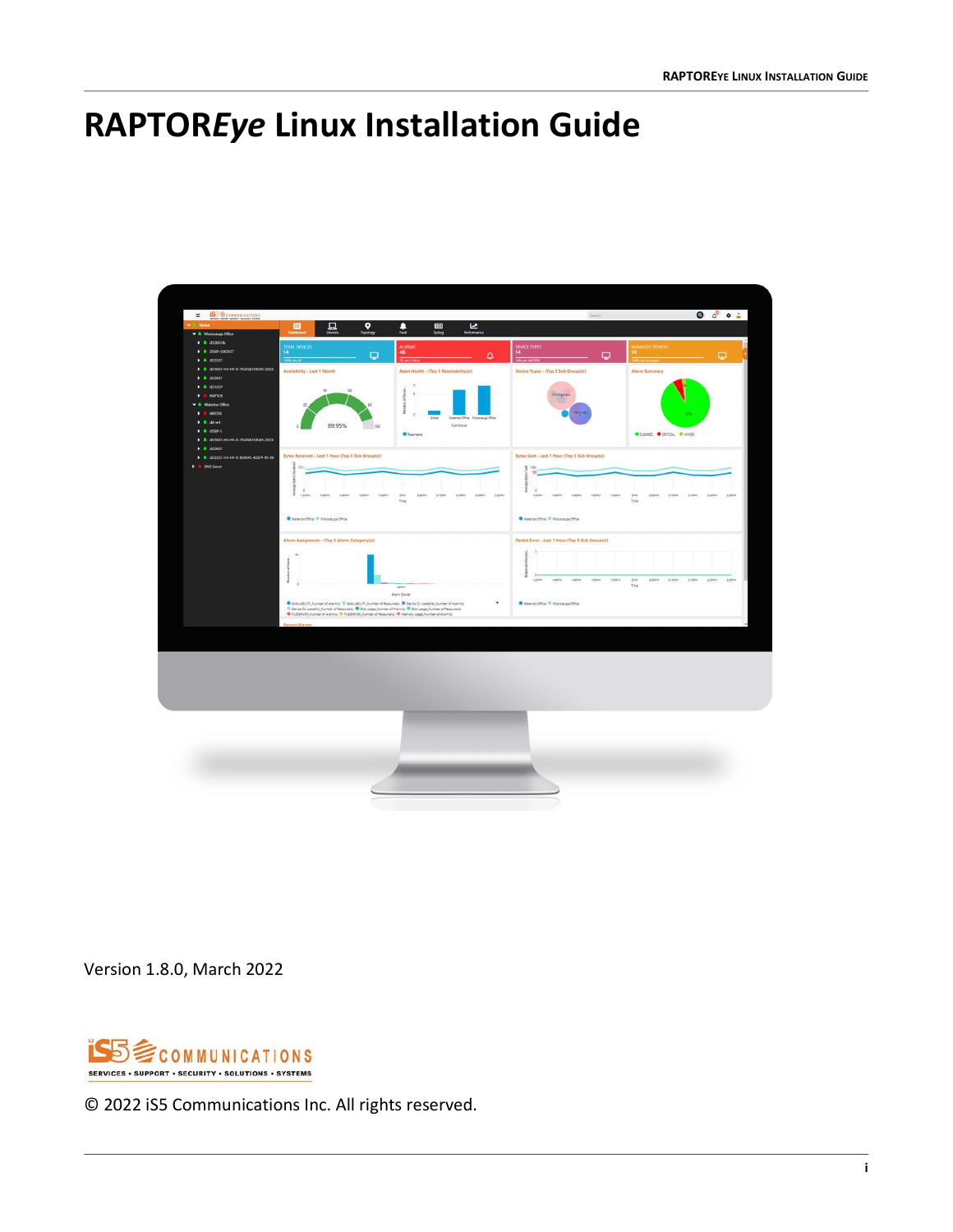# **Contents**

| Chapter: 1 |                                                |
|------------|------------------------------------------------|
|            |                                                |
| Chapter: 2 |                                                |
|            |                                                |
|            |                                                |
|            |                                                |
| Chapter: 3 |                                                |
|            |                                                |
|            |                                                |
|            |                                                |
|            |                                                |
| Chapter: 4 | Installing RAPTOREye - New Installation 9      |
| Chapter: 5 | Installing RAPTOREye - Upgrade Installation 13 |
| Chapter: 6 |                                                |
| Chapter: 7 |                                                |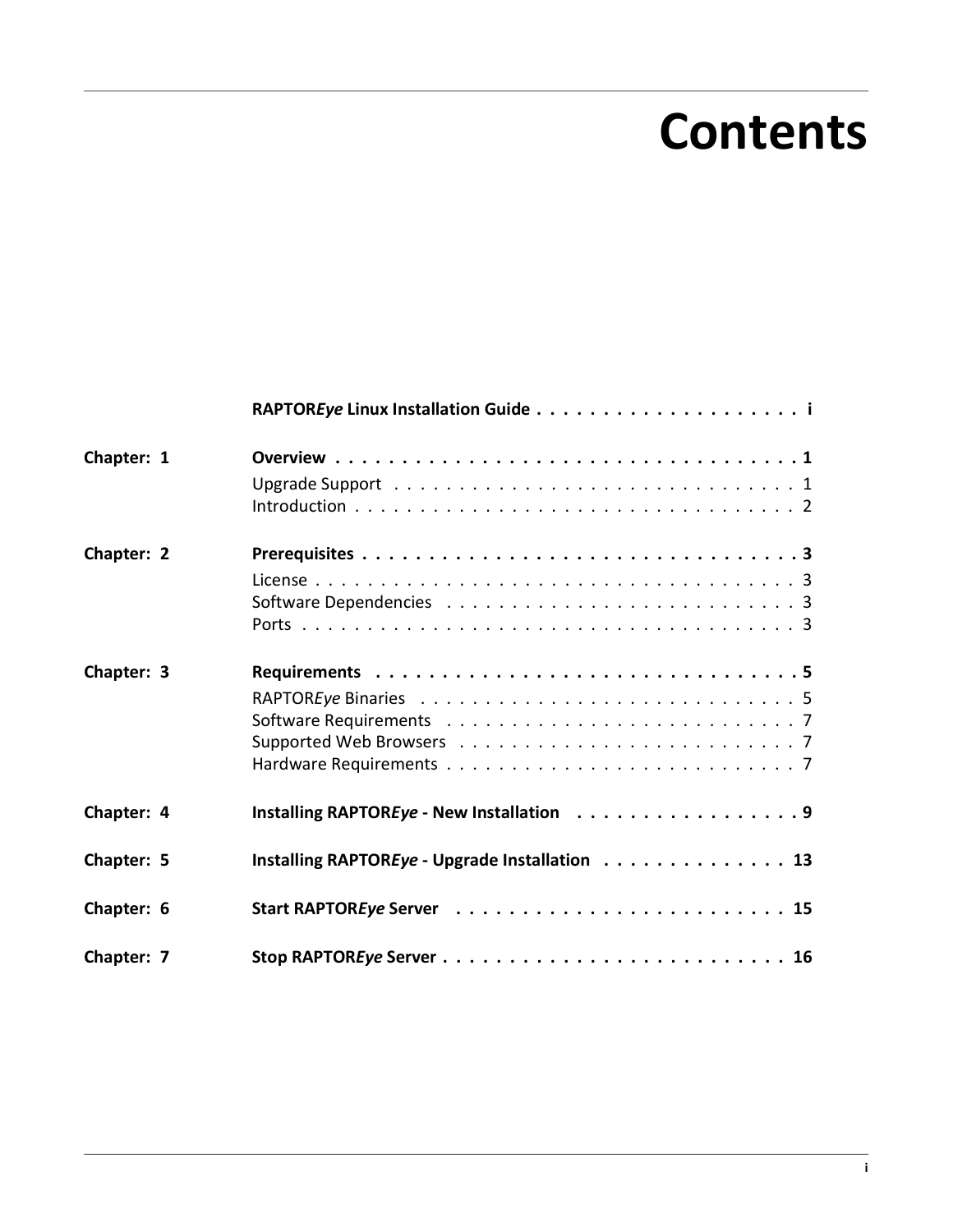### <span id="page-2-0"></span>**1. Overview**

| <b>Product Name</b> | <b>Version</b> | <b>Release Date</b> |
|---------------------|----------------|---------------------|
| RAPTOREye           | 1.8.0          | <b>March 2022</b>   |
| RAPTOREye           | 1.7.1          | December 2021       |
| RAPTOREye           | 1.7.0          | September 2021      |
| RAPTOREye           | 1.6.0          | June 2021           |
| RAPTOREye           | 1.5.1          | April 2021          |
| RAPTOREye           | 1.5.0          | <b>March 2021</b>   |
| RAPTOREye           | 1.4.0          | December 2020       |
| RAPTOREye           | 1.3.0          | September 2020      |
| RAPTOREye           | 1.2.0          | June 2020           |
| RAPTOREye           | 1.1.0          | <b>March 2020</b>   |
| RAPTOREye           | 1.0.0          | December 2019       |

This document provides installation and upgrade instructions for the following products:

### <span id="page-2-1"></span>**1.1. Upgrade Support**

This document contains upgrade procedures supporting the following.

| <b>Product Name</b> | <b>From Version</b> | <b>To Version</b> |
|---------------------|---------------------|-------------------|
| RAPTOREye           | 1.7.1               | 1.8.0             |
| RAPTOREye           | 1.7.0               | 1.8.0             |
| RAPTOREye           | 1.6.0               | 1.8.0             |
| RAPTOREye           | 1.5.1               | 1.8.0             |
| RAPTOREye           | 1.5.0               | 1.8.0             |
| RAPTOREye           | 1.4.0               | 1.8.0             |
| RAPTOREye           | 1.3.0               | 1.8.0             |
| RAPTOREye           | 1.2.0               | 1.8.0             |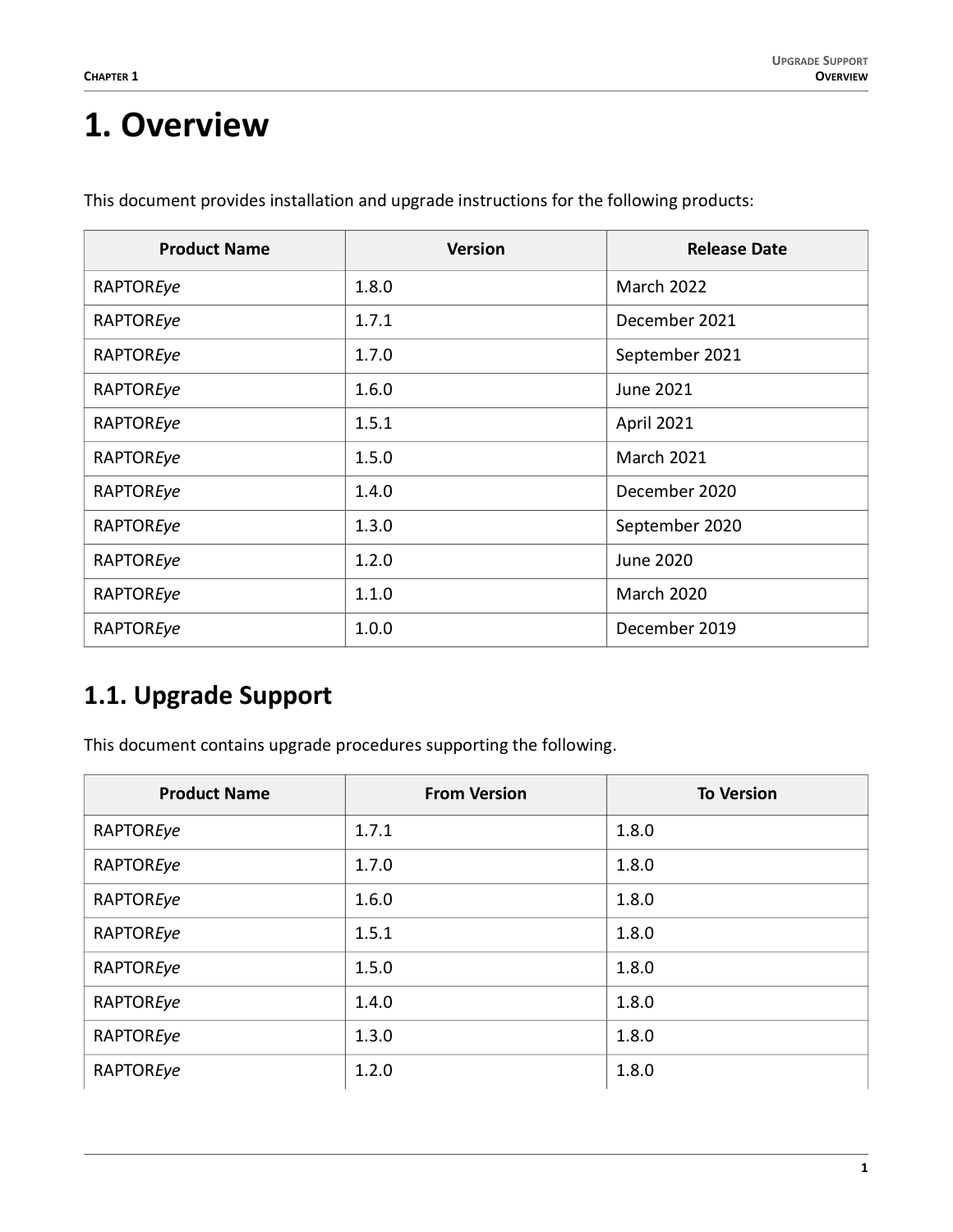| <b>Product Name</b> | <b>From Version</b> | <b>To Version</b> |
|---------------------|---------------------|-------------------|
| RAPTOREye           | 1.1.0               | 1.8.0             |
| RAPTOREye           | 1.0.0               | 1.8.0             |

#### <span id="page-3-0"></span>**1.2. Introduction**

The RAPTOR*Eye* Linux Installation Guide contains the information and steps required to install RAPTO-R*Eye* on Linux.

Please read each section carefully and ensure to complete all steps before proceeding further with the installation.

RAPTOR*Eye* supports two types of installation:

- New Installation
- Upgrade Installation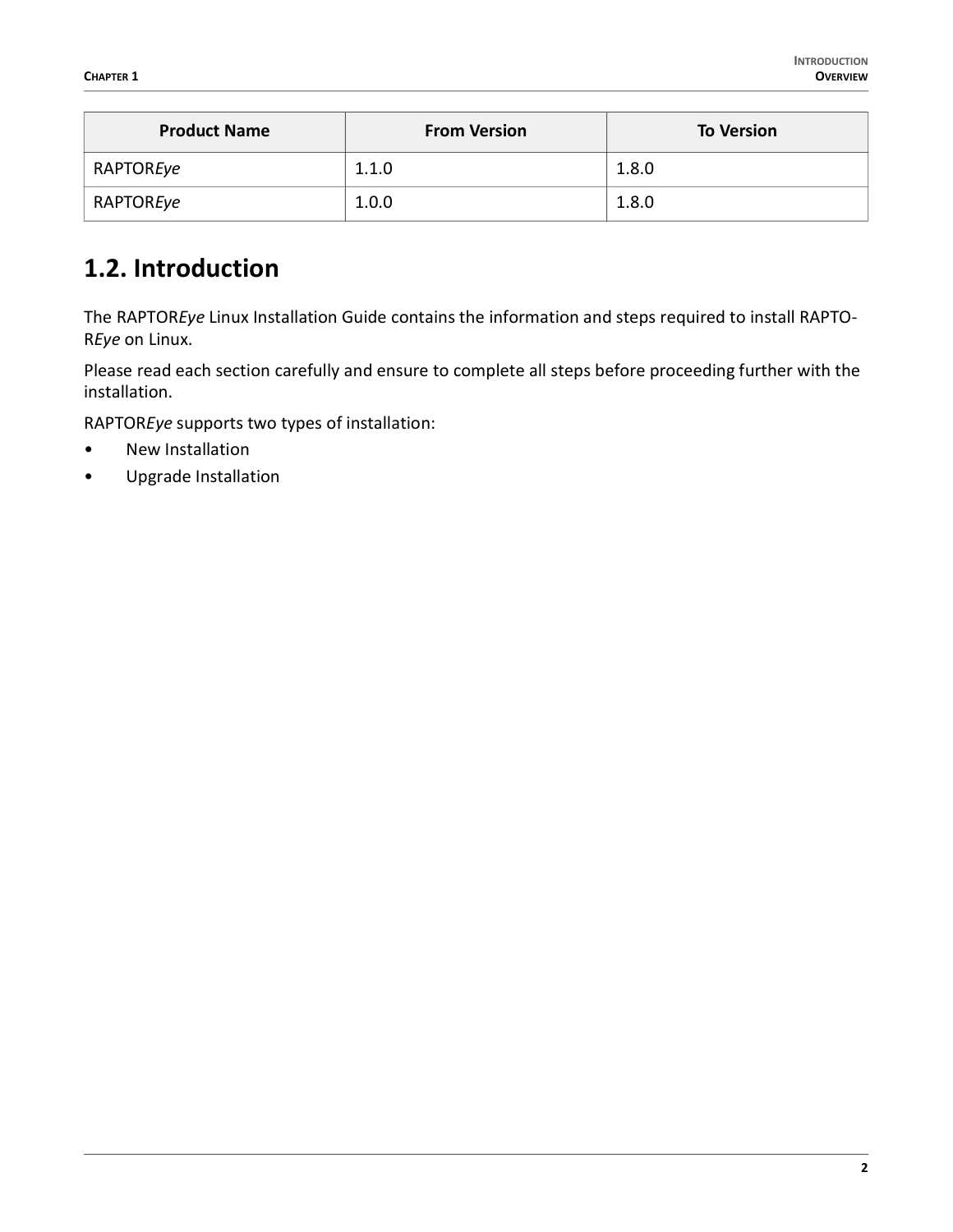### <span id="page-4-0"></span>**2. Prerequisites**

This section lists the prerequisites to install RAPTOR*Eye*.

#### <span id="page-4-1"></span>**2.1. License**

RAPTOR*Eye* requires a valid license file. Contact [iS5 Support](mailto:support@iS5Com.com) to obtain a license file for RAPTOR*Eye*. Once a license file is obtained, copy it to the machine which will run RAPTOR*Eye*.

### <span id="page-4-2"></span>**2.2. Software Dependencies**

The following packages should be present before installation:

- bc
- unzip
- net-tools
- fontconfig
- libicu
- zip

The packages may be installed with the following command:

```
sudo yum install <package name>
```
### <span id="page-4-3"></span>**2.3. Ports**

The following ports are required for RAPTOR*Eye* to run. The installer will check if there are any conflicts with the ports listed below and issue a warning before continuing.

| Port | Protocol         |
|------|------------------|
| 22   | <b>SFTP</b>      |
| 69   | <b>TFTP</b>      |
| 80   | <b>HTTP</b>      |
| 161  | SNMP             |
| 162  | <b>SNMP Trap</b> |
| 443  | <b>HTTPS</b>     |
| 514  | Syslog           |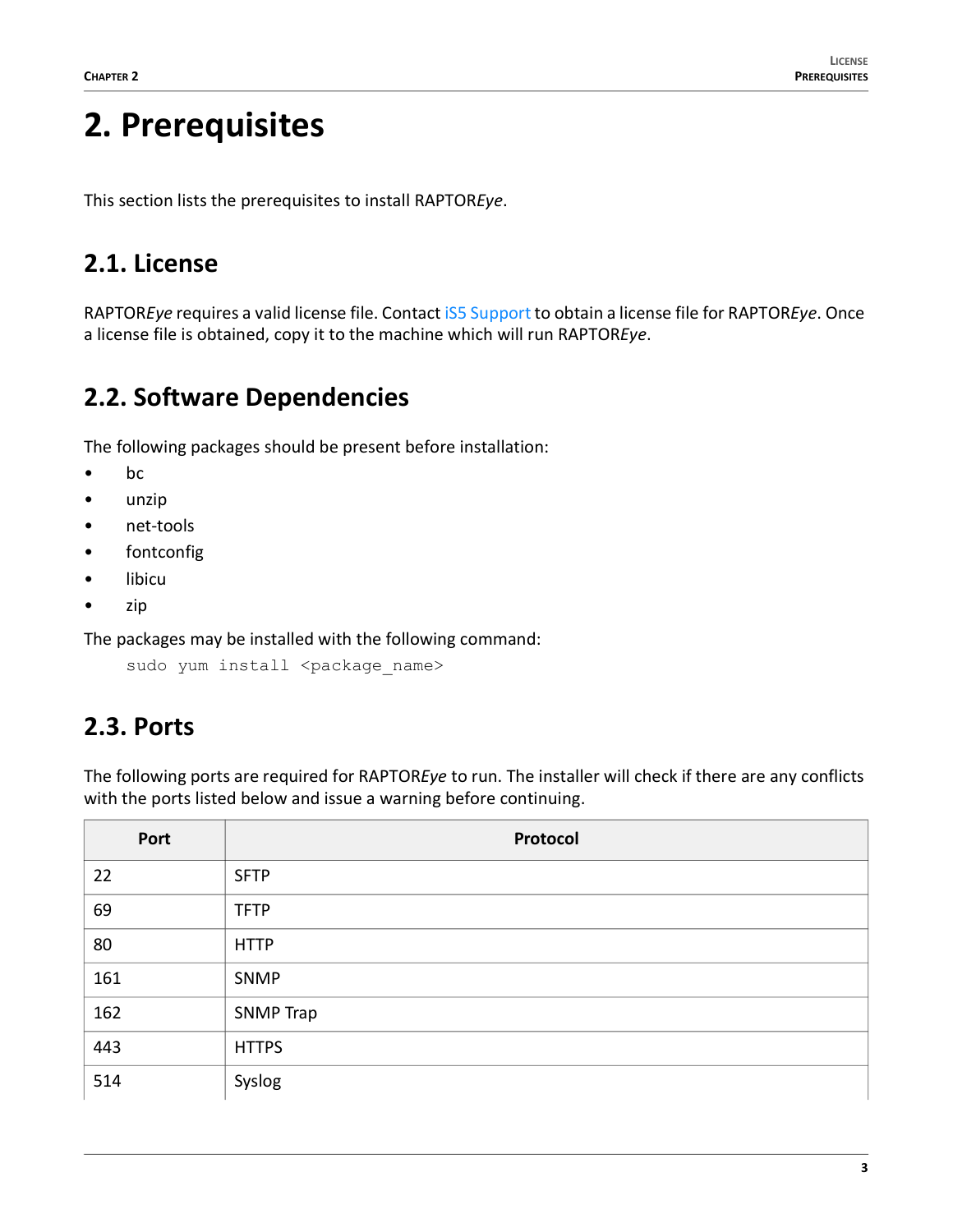| Port  | Protocol                                            |
|-------|-----------------------------------------------------|
| 3528  | Management osgi-http                                |
| 4447  | <b>Remoting Connector</b>                           |
| 4712  | <b>Transaction Recovery Environment</b>             |
| 4713  | Management HTTP & HTTPS, Transaction Status Manager |
| 8009  | AJP Connector                                       |
| 9990  | <b>Management HTTP</b>                              |
| 9999  | <b>Management Native</b>                            |
| 55432 | PostgreSQL                                          |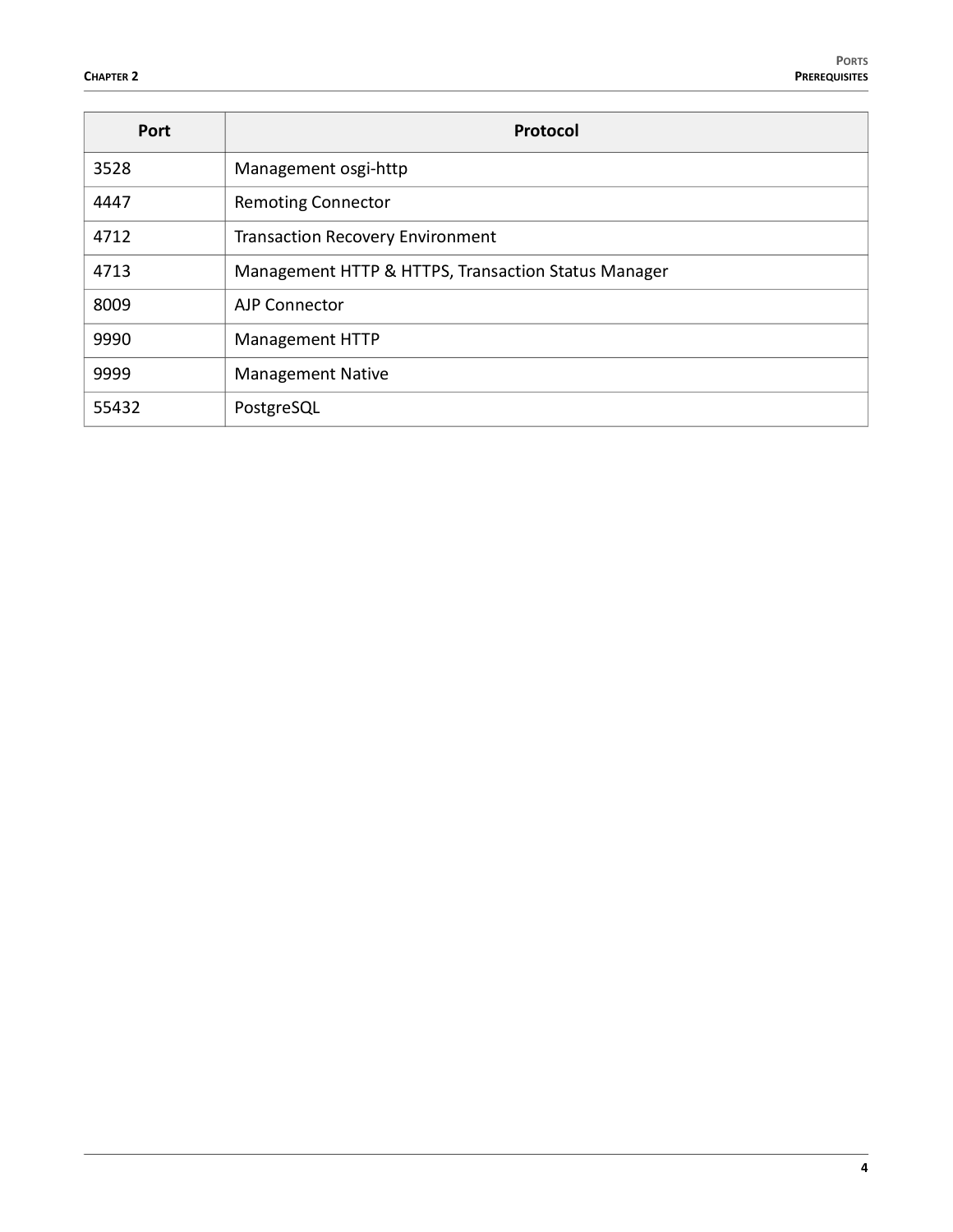## <span id="page-6-0"></span>**3. Requirements**

This section lists the requirements to install RAPTOR*Eye*.

### <span id="page-6-1"></span>**3.1. RAPTOR***Eye* **Binaries**

The following files are the official releases of RAPTOR*Eye*:

| <b>File</b>                               | <b>Checksums</b>                                                                                                                                                                                          |
|-------------------------------------------|-----------------------------------------------------------------------------------------------------------------------------------------------------------------------------------------------------------|
| RAPTOREye-LinuxInstaller-1.<br>8.0.bin    | <b>SHA-256</b><br>3a39a410ca02851dd253ce0bed992fed9b05919ecf40deda810af6f5da<br>5c6574<br>SHA-1<br>e2885eaff30b924c43ac5fcd3df4d09079a5dd17                                                               |
| RAPTOREye-LinuxInstaller-1.<br>$7.1$ .bin | <b>SHA-256</b><br>83e786bcb395993965e9e955a16f0024992021b7c7bc219b48bb1ddf6<br>58d6b4b<br><b>SHA-1</b><br>14cd5c7a4f06f22982c85ba8c73087c094338f59<br>MD <sub>5</sub><br>f68cc785c12aa4c7301bda078dc29b8d |
| RAPTOREye-LinuxInstaller-1.<br>$7.0$ .bin | <b>SHA-256</b><br>bc267036cabb8c99af71801bc1d2aff3f582e8668cdaac99d368ec39e07<br>4d643<br>$SHA-1$<br>a919b113da059200258bc130540acc93fee9c027<br>MD <sub>5</sub><br>09d3f31e9753baa080e224c0fd61cb4b      |
| RAPTOREye-LinuxInstaller-1.<br>$6.0$ .bin | <b>SHA-256</b><br>27db3e82614203df82e7f3031b8780deb2a8155f55bfa3adcbabe1763c<br>7040a2<br>SHA-1<br>0144568e93b683be2a046afe1a5edba8f7982a7b<br>MD <sub>5</sub><br>5cfb53c2fa97980afd556ca918651f0e        |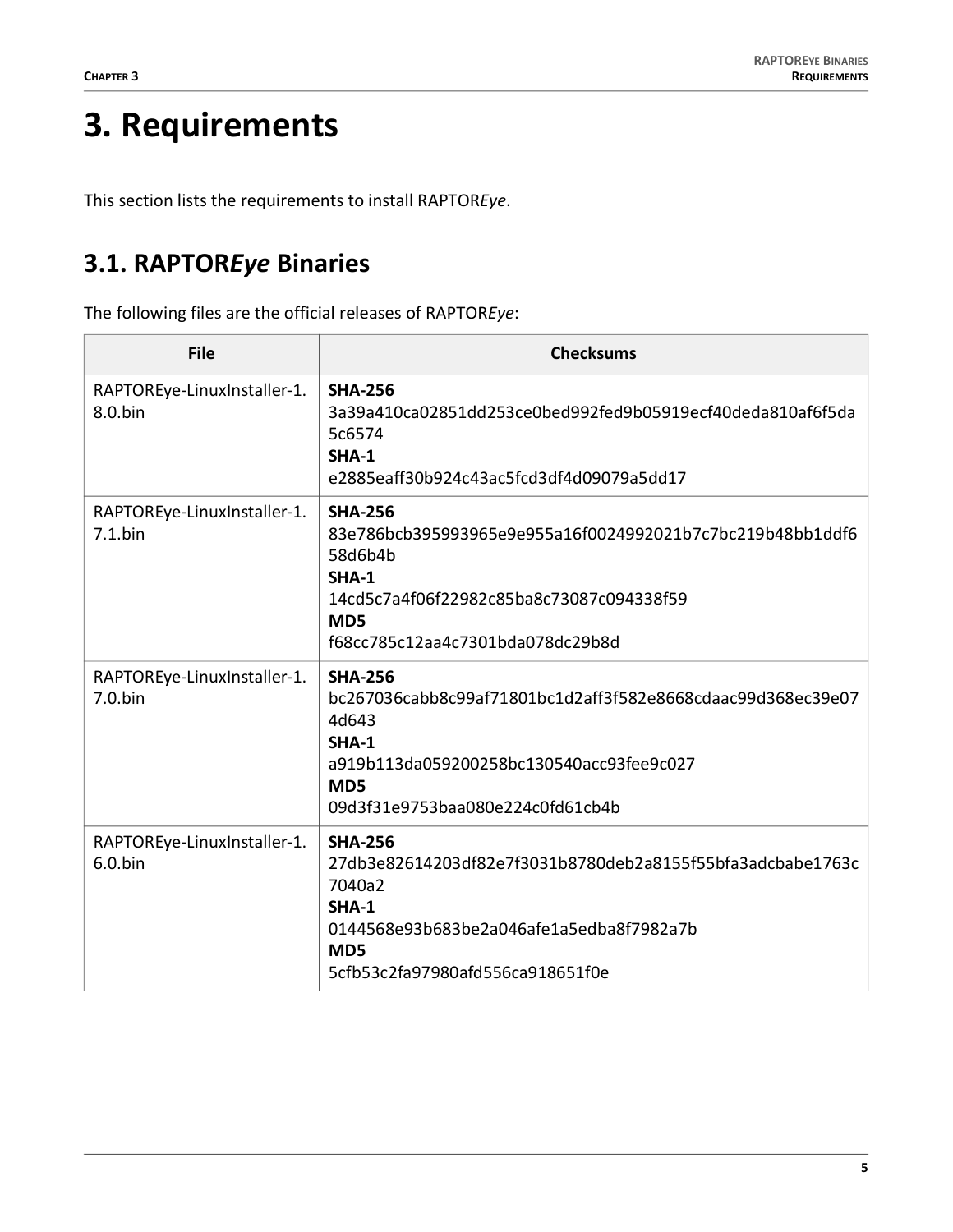| <b>File</b>                               | <b>Checksums</b>                                                                                                                                                                                          |
|-------------------------------------------|-----------------------------------------------------------------------------------------------------------------------------------------------------------------------------------------------------------|
| RAPTOREye-LinuxInstaller-1.<br>$5.1$ .bin | <b>SHA-256</b><br>767c03d5d72611760aada6ef90e14005b33a416349430930f71b6d1bb<br>ae2897e<br>SHA-1<br>f5369d43d74144ec52d436c36f986b1a706960f0<br>MD5<br>f533998d0ae3a698afa50123150864c5                    |
| RAPTOREye-LinuxInstaller-1.<br>5.0.bin    | <b>SHA-256</b><br>b9d01b67484e341fddd93b586f9063dcf6af9aaac5bfb77204f9776070a<br>c7d23<br><b>SHA-1</b><br>2595f506154d69b31de250ecb5303f59a027fc86<br>MD <sub>5</sub><br>0816ce95db673de4cfc961568c6a0cf1 |
| RAPTOREye-LinuxInstaller-1.<br>$4.0$ .bin | <b>SHA-256</b><br>c9d53cfe9433c95cd3b79f45ce0ff0f75fa3f07672422f2df1bcb38b3357<br>e054<br>$SHA-1$<br>9d9b2c495a8139d0da5528d53ebf0acf936d1e99<br>MD <sub>5</sub><br>66f408536cd9a160f7426c89200fd0ac      |
| RAPTOREye-LinuxInstaller-1.<br>$3.0.$ bin | <b>SHA-256</b><br>6bad3678753e99bb9be612bf6eea8af3e28d317397d34c2bdbefcd547<br>d39d382<br>SHA-1<br>2c77408d59be5b39b7ba57cd03369f04511ef6f3<br>MD <sub>5</sub><br>4978d3dc8cb1259f604f5907f6a6b195        |
| RAPTOREye-LinuxInstaller-1.<br>$2.0.$ bin | <b>SHA-256</b><br>62e5f0e94aa610c7636cbdcb4cfe755b3ebcef5256a6281a65f7389b90<br>a7b70e<br><b>SHA-1</b><br>bffa0f405137cb1d75182e25ca5643e80c27a633<br>MD5<br>c11c7d952104cea23d4dbe8dbe68505e             |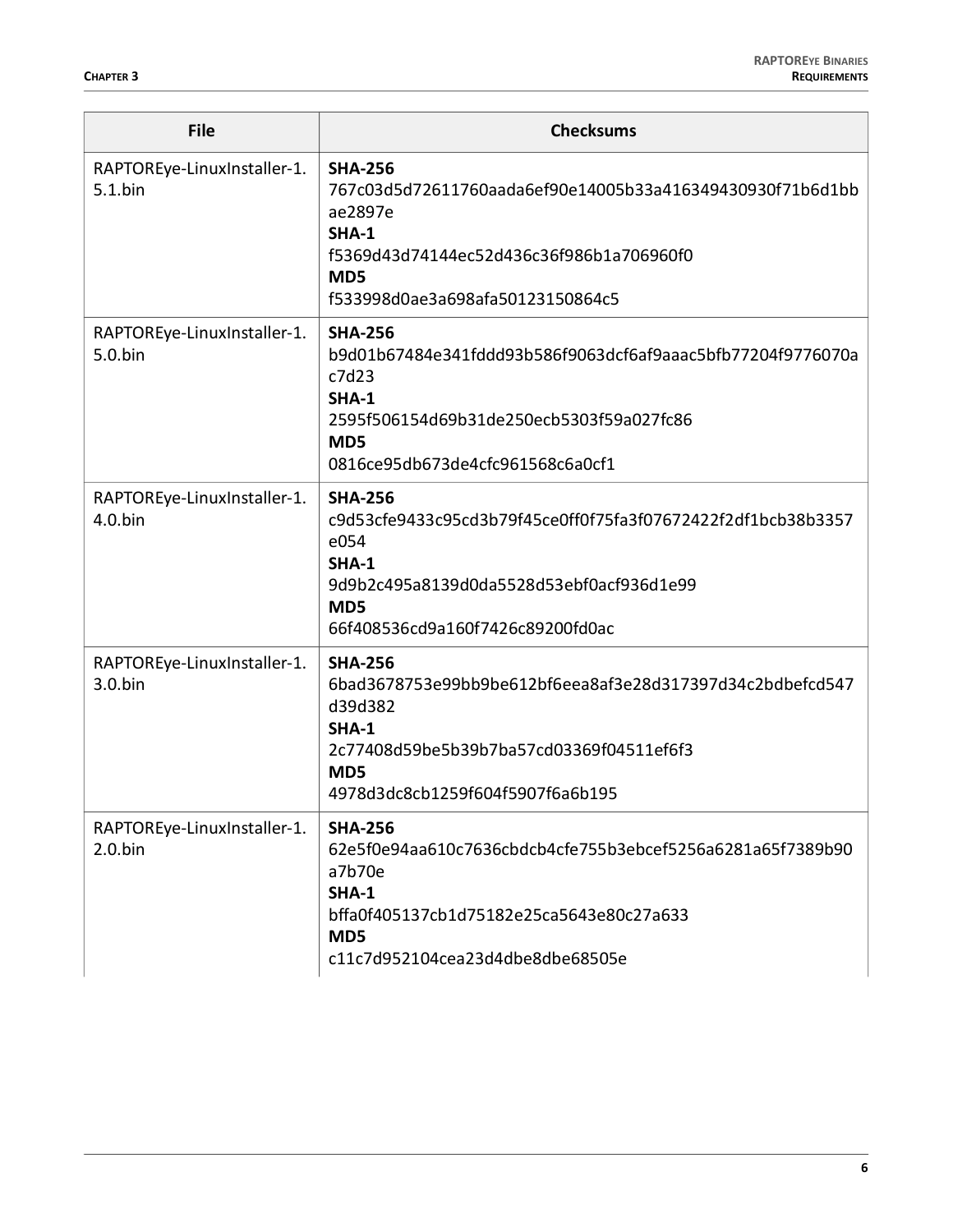| <b>File</b>                               | <b>Checksums</b>                                                                                                                                                                                     |
|-------------------------------------------|------------------------------------------------------------------------------------------------------------------------------------------------------------------------------------------------------|
| RAPTOREye-LinuxInstaller-1.<br>$1.0$ .bin | <b>SHA-256</b><br>c6c9a9bd7cc69e7a33819ca7014bc994fbd05064c37b9df47aa5b5f25e<br>c182e0<br>SHA-1<br>26840f6036548ee15cae10123526025f8aacc129<br>MD <sub>5</sub><br>8bc83bc5e81e03742388d31bcdeb12ca   |
| RAPTOREye-LinuxInstaller-1.<br>$0.0$ .bin | <b>SHA-256</b><br>3cb4024977473b0c3b1522c4df70fe528cd4ce9dacdf385ac99058fb76<br>b62612<br>$SHA-1$<br>6c803d8e55d7ec57527a6985a4d7429a7d3557cd<br>MD <sub>5</sub><br>84a682218b7ed2f5e31ca7ab5618a29a |

#### <span id="page-8-0"></span>**3.2. Software Requirements**

RAPTOR*Eye* can run on the following version of Linux:

• CentOS 7.x

#### <span id="page-8-1"></span>**3.3. Supported Web Browsers**

The following web browsers are required to run RAPTOR*Eye*:

- Mozilla Firefox: <https://www.mozilla.org/en-US/firefox/new/>
- Google Chrome:<https://www.google.com/chrome/>

It is recommended to use a screen resolution of 1366 x 768 or higher.

#### <span id="page-8-2"></span>**3.4. Hardware Requirements**

The minimum resource requirements for the RAPTOR*Eye* server are:

- Processor: Quad Core 2.66 GHz
- Memory (RAM): 8 GB
- Disk Space: 100 GB

The minimum resource requirements for the web browser client are:

- Processor: Single Core 2.66 GHz
- Memory (RAM): 2 GB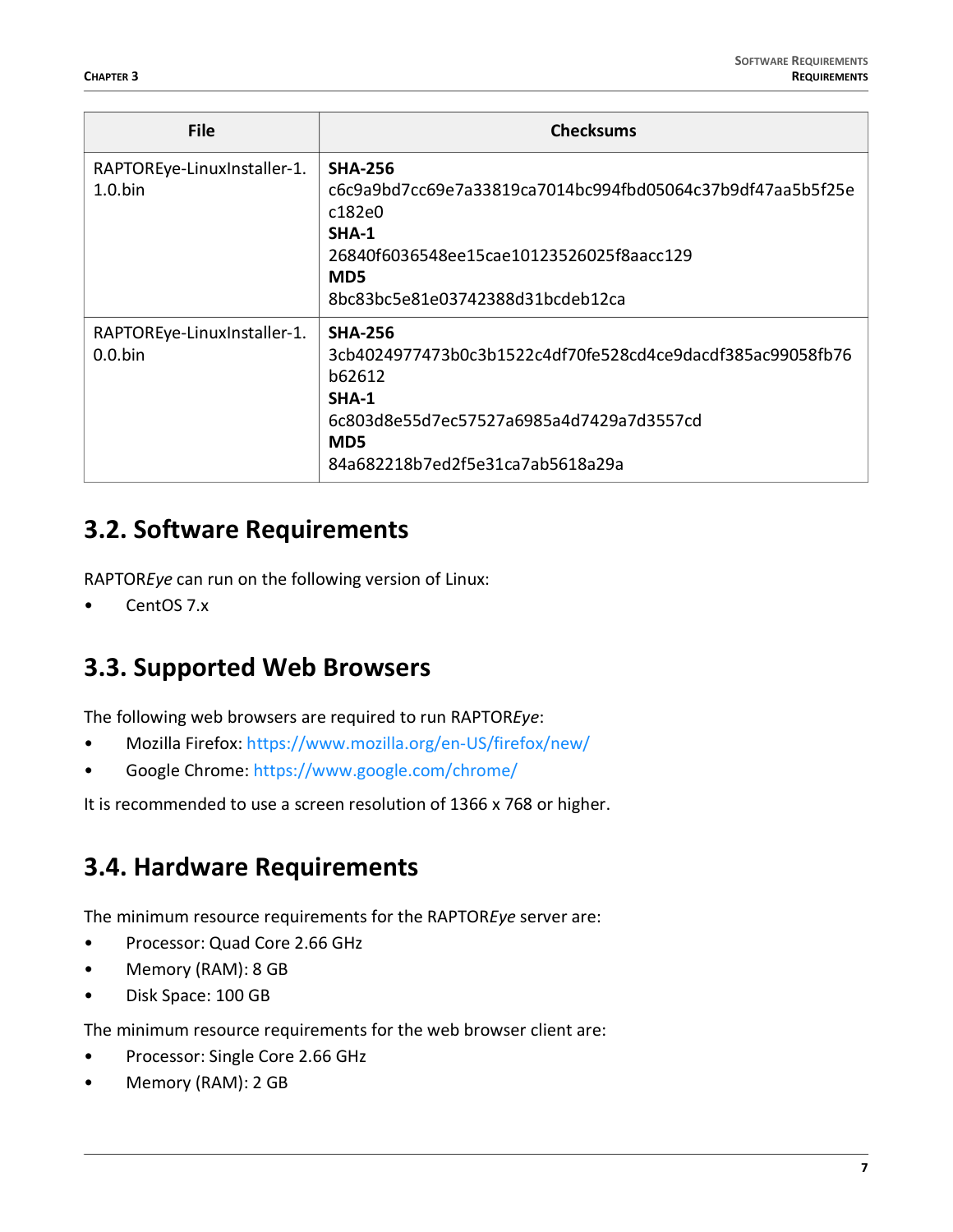• Disk Space: 20 GB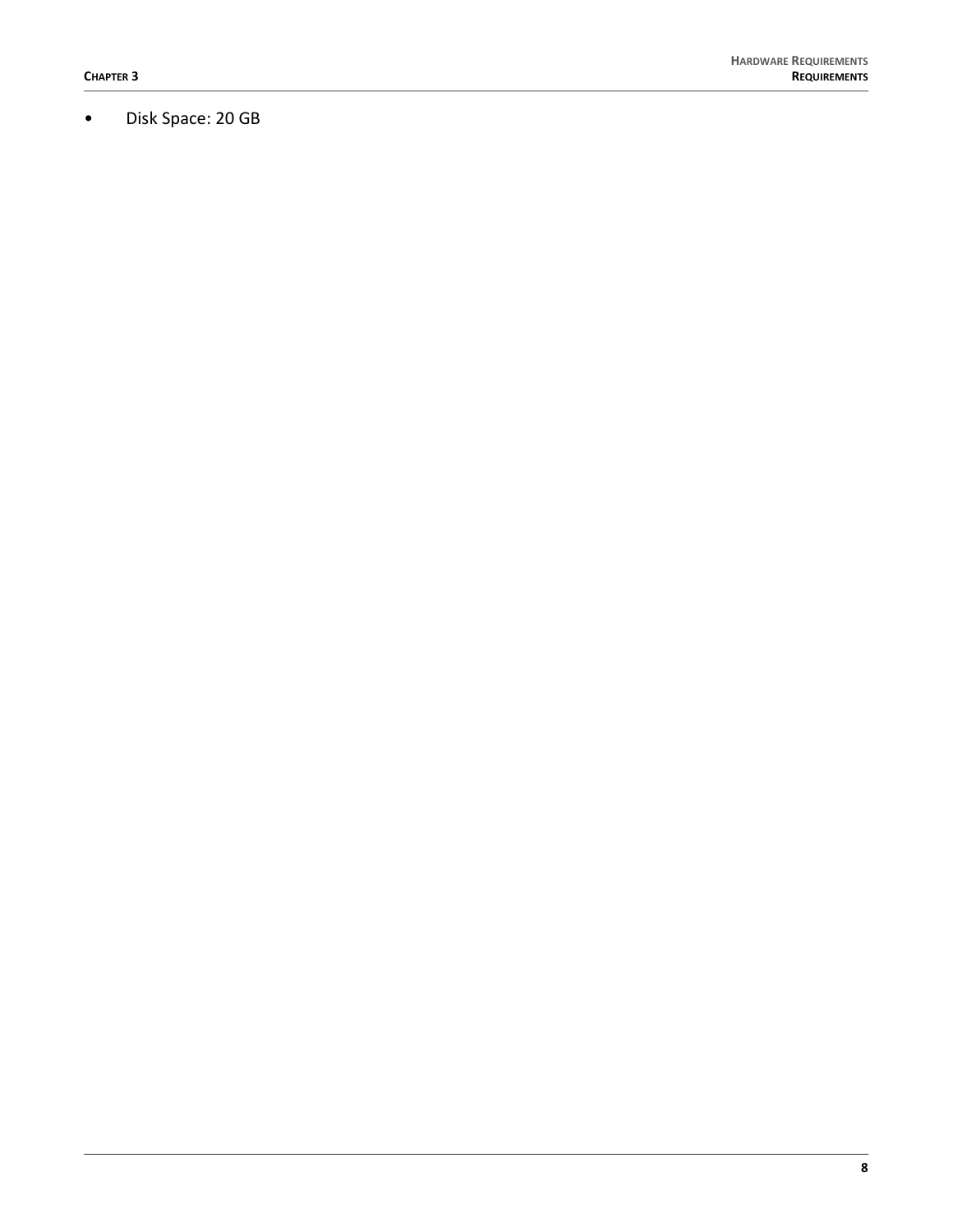### <span id="page-10-0"></span>**4. Installing RAPTOR***Eye* **- New Installation**

This section describes how to install RAPTOR*Eye* on Linux as a new installation.

CONTEXT:

The following steps are involved in a new installation of RAPTOR*Eye*:

- 1. Login as a user who is a member of the **wheel** group.
- 2. Ensure the RAPTOR*Eye* installer has execute permissions. FOR EXAMPLE: chmod +x RAPTOREye-LinuxInstaller-1.8.0.bin
- 3. Run the RAPTOR*Eye* installer. FOR EXAMPLE: sudo ./RAPTOREye-LinuxInstaller-1.8.0.bin STEP RESULT: You should see the following:

Welcome and thank you for using the RAPTOREye.

Please choose any of the below options and press 'Enter'

\*\*\*\*\*\*\*\*\*\*\*\*\*\*\*\*\*\*\*\*\*\*\*\*\*\*\*\*\*\*\*\*\*\*\*\*\*\*\*\*\*\*\*\*\*\*\*\*\*\*\*\*\*\*\*\*\*

RAPTOREye Setup

\*\*\*\*\*\*\*\*\*\*\*\*\*\*\*\*\*\*\*\*\*\*\*\*\*\*\*\*\*\*\*\*\*\*\*\*\*\*\*\*\*\*\*\*\*\*\*\*\*\*\*\*\*\*\*\*\*

- 1. Install/Upgrade RAPTOREye 1.8.0
- 2. Uninstall existing RAPTOREye installation
- 3. Quit

\*\*\*\*\*\*\*\*\*\*\*\*\*\*\*\*\*\*\*\*\*\*\*\*\*\*\*\*\*\*\*\*\*\*\*\*\*\*\*\*\*\*\*\*\*\*\*\*\*\*\*\*\*\*\*\*\*

Enter an option from the above menu :

#### 4. Enter **1** to install RAPTOR*Eye.*

STEP RESULT: The following prompt will appear:

You have chosen the option - Install RAPTOREye.

RAPTOREye 1.8.0 INSTALLER SETUP

Preparing to commence RAPTOREye Network Management System installation.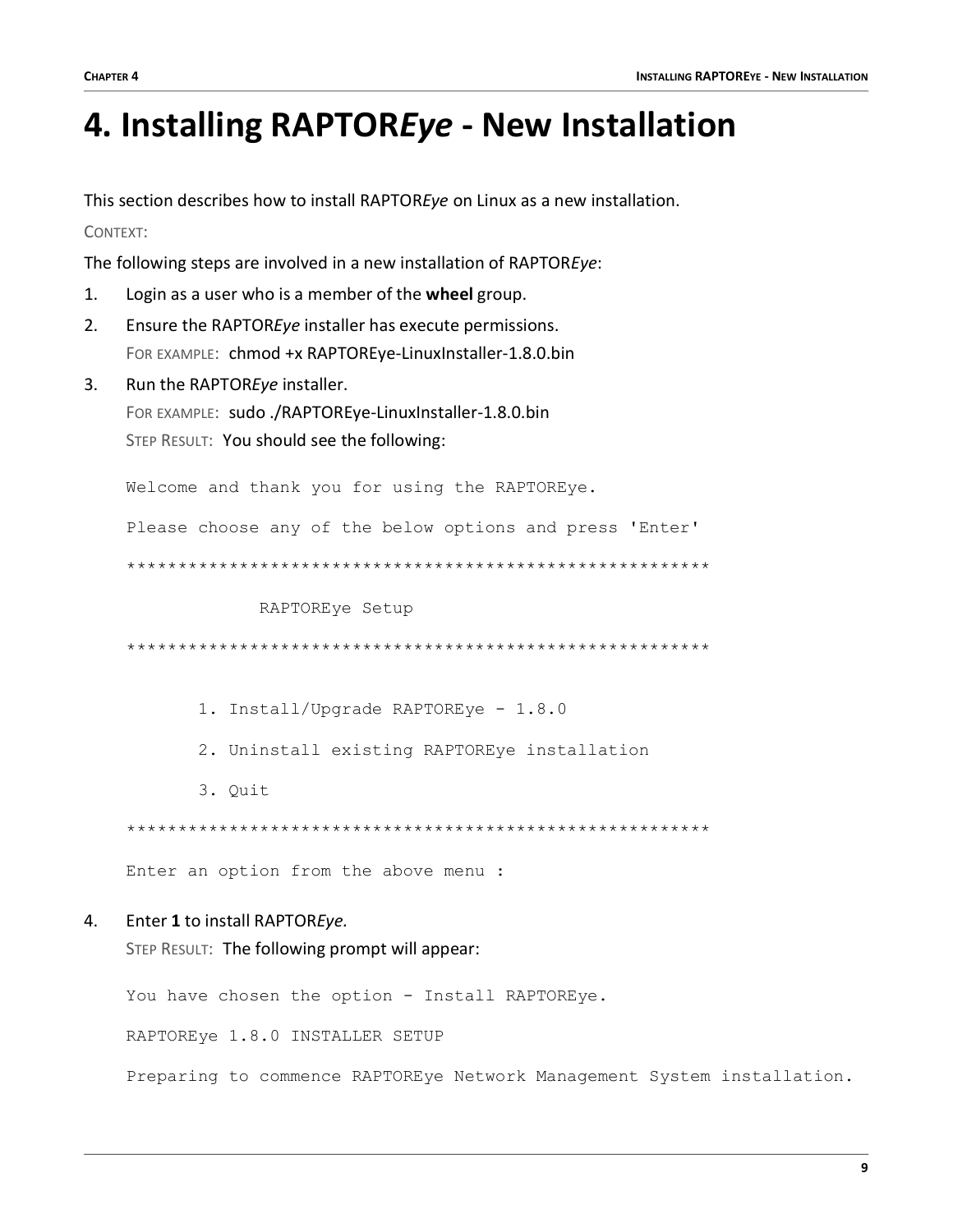This software and related documentation (the "iS5Com Materials") is licensed by iS5 Communications Inc. subject to the terms and conditions of an end u ser license agreement (the "EULA"). All use of the iS5Com Materials must be in accordance with the EULA. The EULA can be found at: https://is5com.com/terms-and-conditions/. Do you agree with the terms above? [ YES (y) | NO (n)] :

- 
- 5. Read the License Agreement then **enter y** then press **enter Note:** The full EULA can be found at the following URL: <http://is5com.com/terms-and-conditions/> STEP RESULT: The installer will perform the following checks:

**Note:** The IP address and OS Version might be different then what is shown below

10.2.0.12 address is selected from ifconfig command result.

RAPTOREye server ip will be 10.2.0.12

OS : CentOS Linux release 7.9.2009 (Core)

Architecture : x86\_64

Both OS and Architecture are supported by RAPTOREye 1.8.0.

Going to perform memory checks..

Memory checks done..

Going to perform disk space checks..

Disk space checks done..

No RAPTOREye installation found at /opt/product/iS5/NMS. Proceeding with fresh installation...

6. The following prompt will appear:

STEP RESULT: Enter PostgreSQL DB username [Default: admin] :

7. Press **Enter** to accept the default username or type in the preferred username and press **Enter** to continue.

STEP RESULT: The following prompt will appear: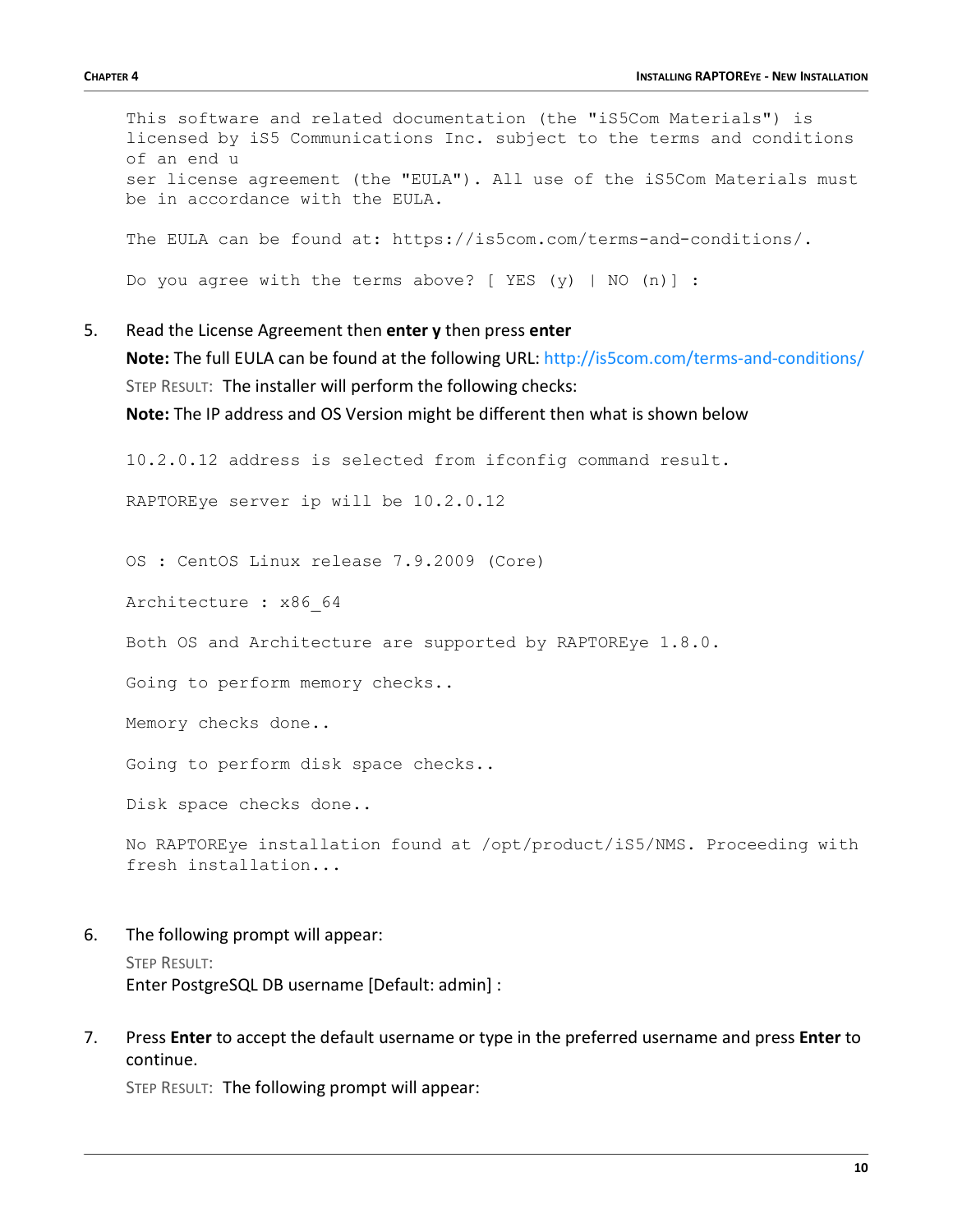```
Enter password [Default: admin123]:
```
8. Press **Enter** to accept the default password or type in the preferred password and press **Enter** to continue.

STEP RESULT: The following prompt will appear:

```
Enter the location of the license file in the system : [Example: 
/root/LicenseFile]:
```
9. Type in the full path to where the RAPTOR*Eye* license file is located and press **Enter**.

FOR EXAMPLE: /root/LicenseFile

STEP RESULT: The following will occur:

– The installer will check the required ports are available. If the ports are not available, the installer will show a warning. You will need to make those ports available and start the installation again.

Going to perform port availability checks...

Port availability checks successful.

– The installer will check if the linux firewall is enabled. If a firewall is enabled, you will be notified with a warning message and you can disable the firewall.

Going to perform firewall checks...

– The installer will unzip all required packages and copy the license file to the required location.

Installing RAPTOREye ...

Please wait while packages are unzipped ...

iS5 NMS Complete Linux.zip successfully unzipped

jre\_Linux64bit.zip successfully unzipped.

Copying license files ...

License files successfully copied.

– The installer will start PostgreSQL and create a database. During this process the installer will ask you to input the Postgres password 3 times. Please enter the same password as chosen previously.

Please wait while starting PostgreSQL ...

Startup may ask for the database password up to three times. Reminder: the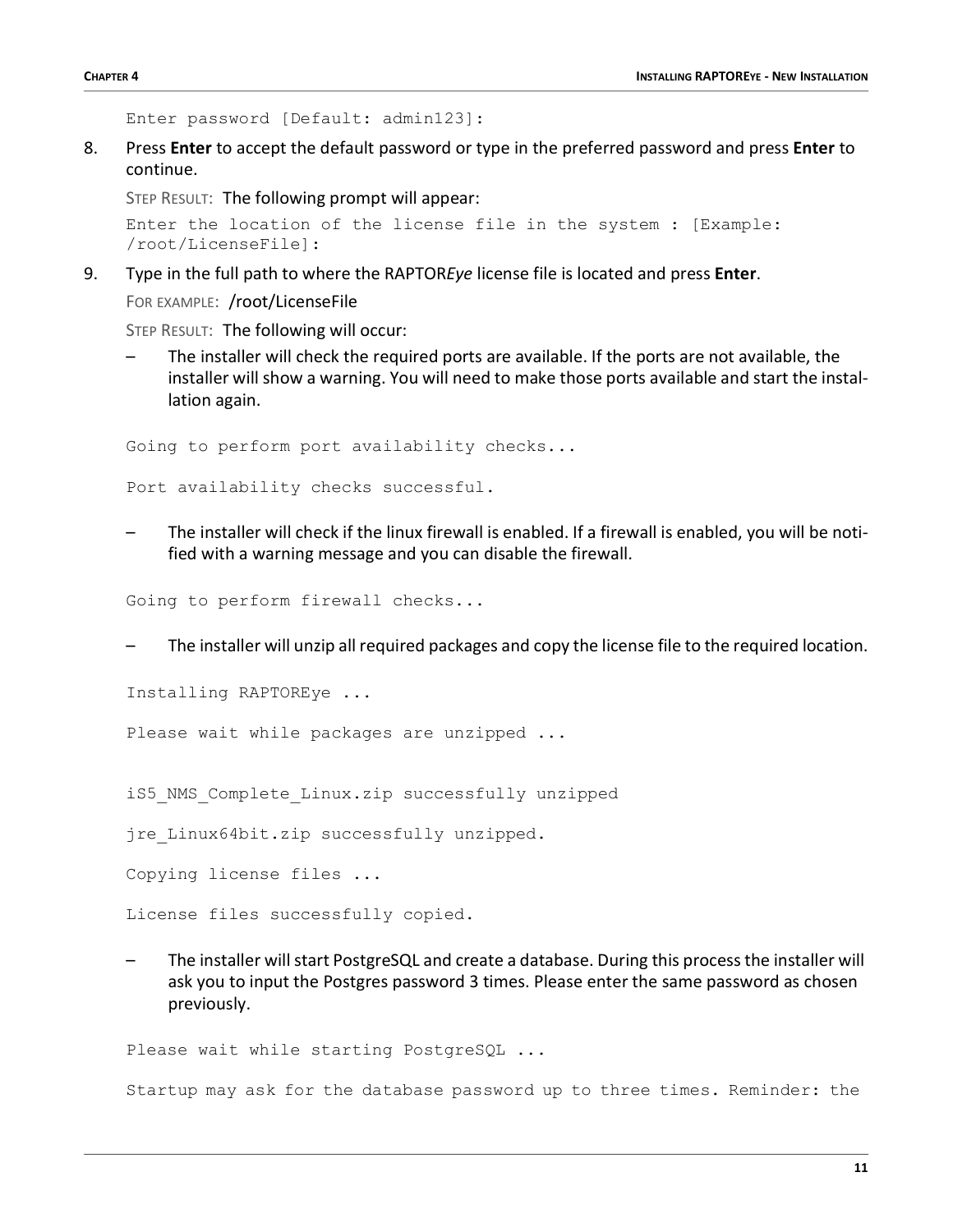```
password entered was "admin123".
Password for user admin:
Password for user admin:
Password for user admin:
```
– The RAPTOR*Eye* server will run as a service (service name is **nms**).

**Note:** The IP address, password and log file name may be different then what is show below

Starting RAPTOREye as a service ...

Server startup may take a while, please check server log files for completion.

Checking whether RAPTOREye server has started ...

RAPTOREye Server Started Successfully. Now you can start managing your iS5 RAPTOREye devices by connecting to the RAPTOREye Web interface at https://10.2.0.12

Default Username: admin and Password: admin123

```
The log file from this installation is available at
/opt/product/iS5/NMS/server/ems/log/RAPTOREye_install_20210316-104946.lo
g
```
Installation Successful

RESULT:

RAPTOR*Eye* has now been successfully installed.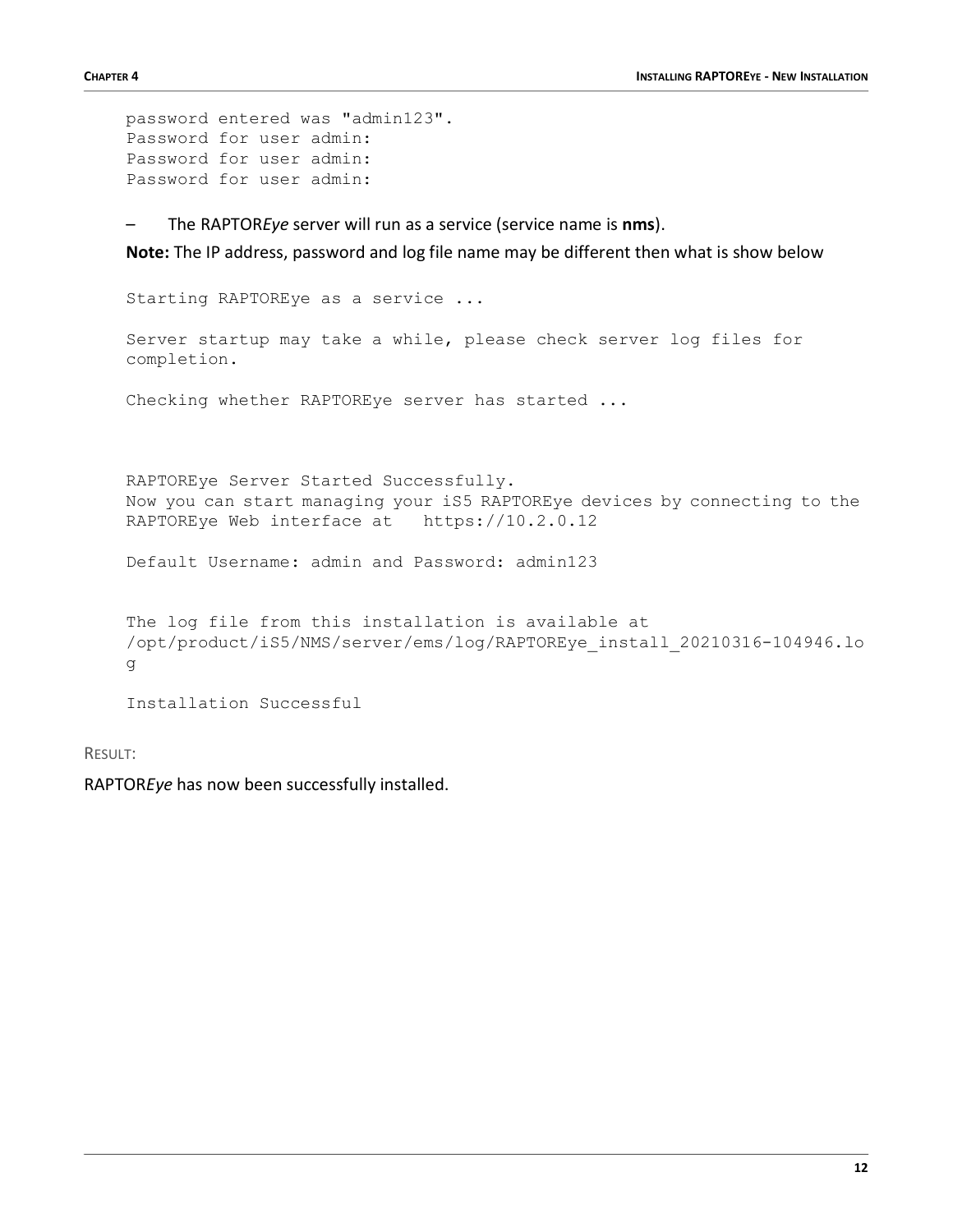## <span id="page-14-0"></span>**5. Installing RAPTOR***Eye* **- Upgrade Installation**

This section describes how to upgrade RAPTOR*Eye* on Linux.

PREREQUISITE:

A previously released version of RAPTOR*Eye* has been installed on the system you intend to upgrade. CONTEXT:

The following steps are required to upgrade RAPTOR*Eye*.

- 1. Login as a user who is a member of the **wheel** group.
- 2. Ensure the RAPTOR*Eye* installer has execute permissions. FOR EXAMPLE: chmod +x RAPTOREye-LinuxInstaller-1.8.0.bin
- 3. Run the RAPTOR*Eye* installer.

FOR EXAMPLE: sudo ./RAPTOREye-LinuxInstaller-1.8.0.bin STEP RESULT: You should see the following:

Welcome and thank you for using the RAPTOREye.

Please choose any of the below options and press 'Enter'

\*\*\*\*\*\*\*\*\*\*\*\*\*\*\*\*\*\*\*\*\*\*\*\*\*\*\*\*\*\*\*\*\*\*\*\*\*\*\*\*\*\*\*\*\*\*\*\*\*\*\*\*\*\*\*\*\*

RAPTOREye Setup

\*\*\*\*\*\*\*\*\*\*\*\*\*\*\*\*\*\*\*\*\*\*\*\*\*\*\*\*\*\*\*\*\*\*\*\*\*\*\*\*\*\*\*\*\*\*\*\*\*\*\*\*\*\*\*\*\*

- 1. Install/Upgrade RAPTOREye 1.8.0
- 2. Uninstall existing RAPTOREye installation
- 3. Quit

\*\*\*\*\*\*\*\*\*\*\*\*\*\*\*\*\*\*\*\*\*\*\*\*\*\*\*\*\*\*\*\*\*\*\*\*\*\*\*\*\*\*\*\*\*\*\*\*\*\*\*\*\*\*\*\*\*

Enter an option from the above menu :

#### 4. Enter **1** to upgrade RAPTOR*Eye*.

STEP RESULT: The following prompt will appear:

You have chosen the option - Install RAPTOREye.

RAPTOREye 1.8.0 INSTALLER SETUP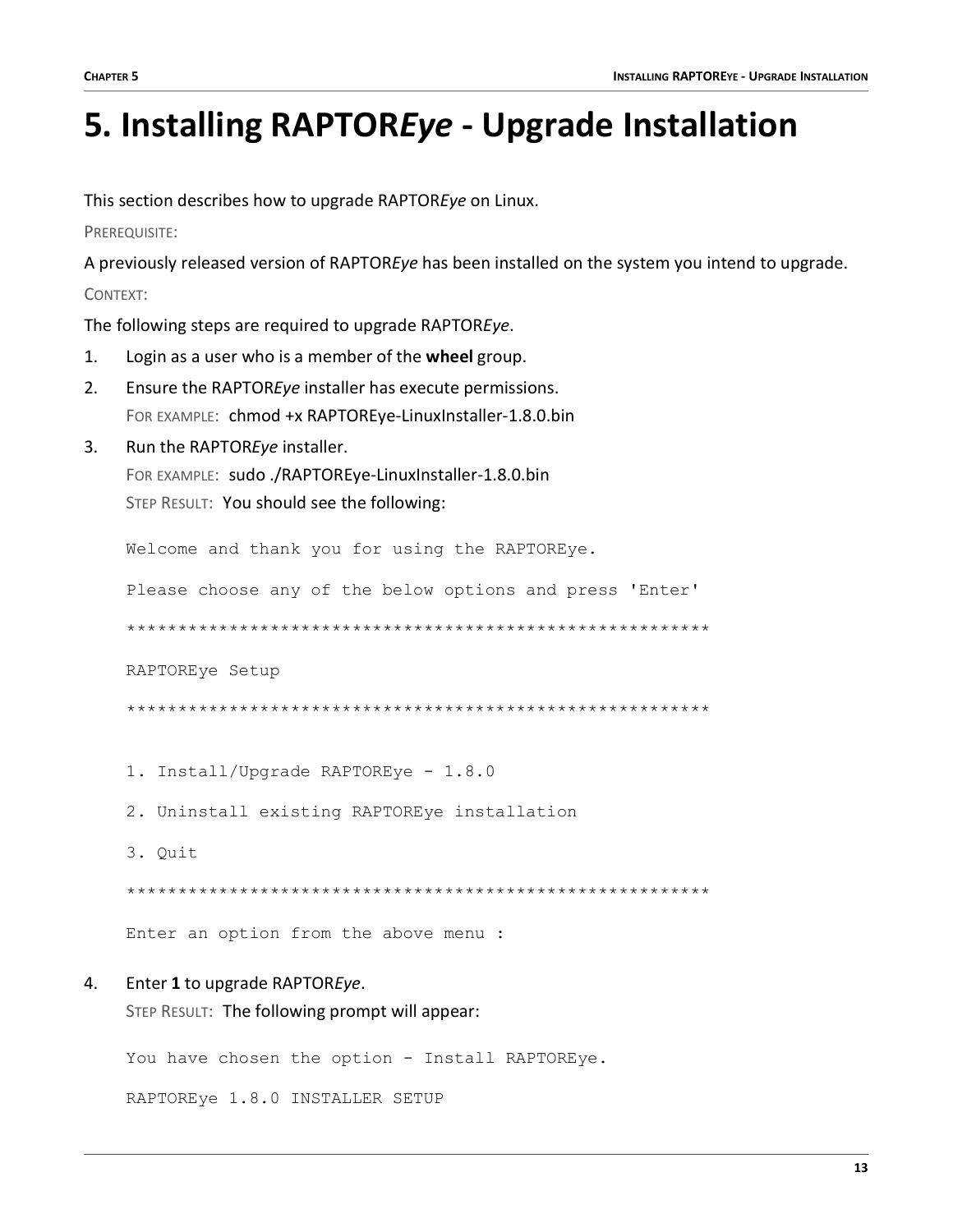Preparing to commence RAPTOREye Network Management System installation.

This software and related documentation (the "iS5Com Materials") is licensed by iS5 Communications Inc. subject to the terms and conditions of an end u ser license agreement (the "EULA"). All use of the iS5Com Materials must be in accordance with the EULA.

The EULA can be found at: https://is5com.com/terms-and-conditions/.

Do you agree with the terms above? [ YES  $(y)$  | NO  $(n)$ ] :

#### 5. Read the License Agreement then **enter y** then press **enter**

**Note:** The full EULA can be found at the following URL: <http://is5com.com/terms-and-conditions/> STEP RESULT: The following prompt will appear:

RAPTOREye installation already exists (1.7.0) at /opt/product/iS5/NMS

Do you want to upgrade it to the latest version?:  $YES(y)/NO(n)$ [Default:YES]:

#### 6. Press **Enter**.

STEP RESULT: The following will occur:

- The installer will perform the migration check and stop the existing RAPTOR*Eye* server.
- The installer will perform Memory and Disk space checks.
- The installer will confirm the required ports are available. If the ports are not available, the installer will show a warning. You will need to make those ports available and start the installation again.
- The installer will check if a firewall is enabled. If a firewall is enabled, you will be notified with a warning message and you can disable the firewall.
- 7. The installer will prompt if you would like to restore the old SSL certificate.

FOR EXAMPLE: Do you want to resotre old SSL Certificate? [YES (y) | NO (n)] [Default: NO]:

8. Type **y** and press **Enter** to restore the SSL certificate.

STEP RESULT: The following will occur:

- The installer will restore the SSL certificate.
- The installer will restore the database and other settings from the backup.
- The RAPTOR*Eye* service will start.

RESULT:

RAPTOR*Eye* has now been successfully upgraded.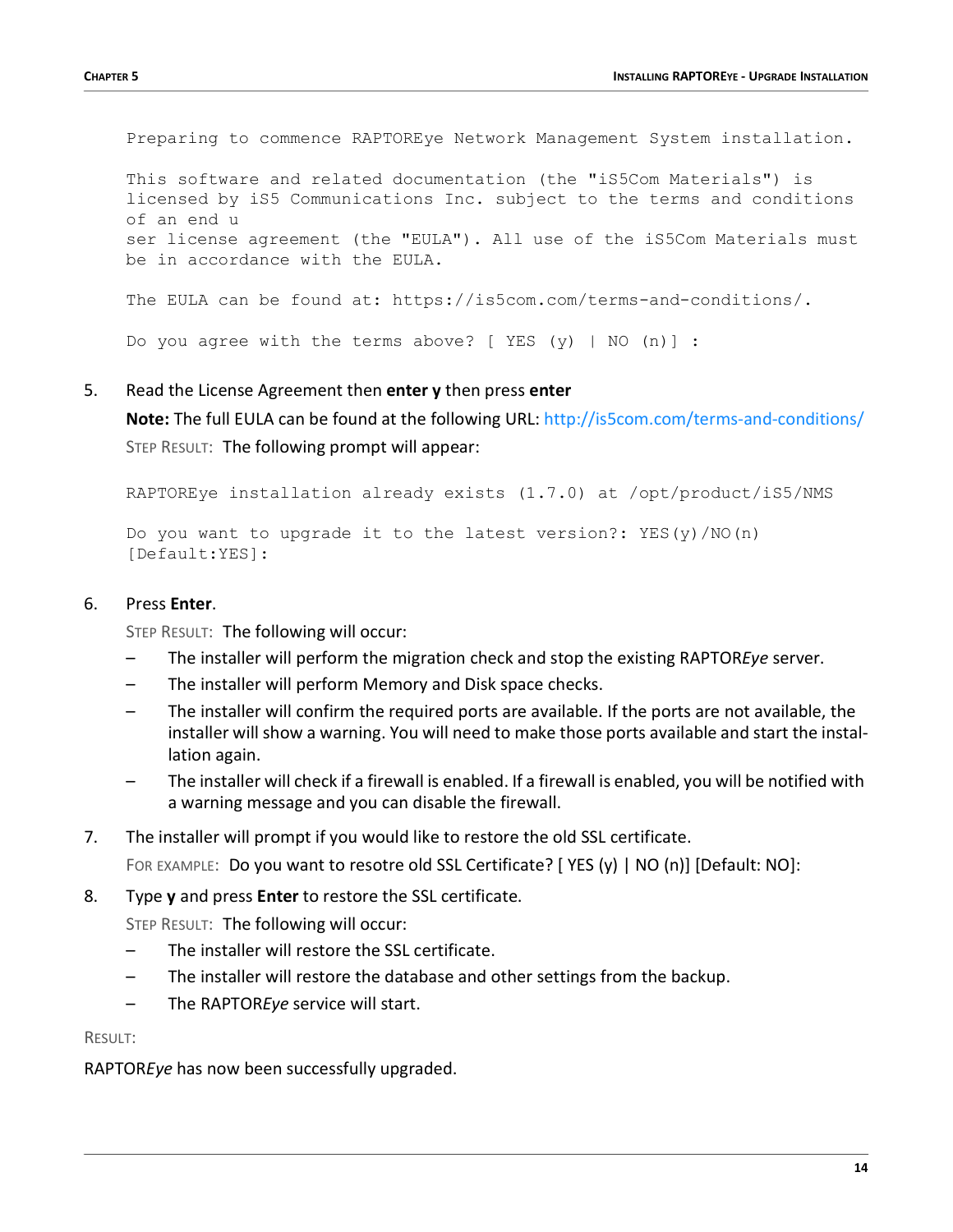### <span id="page-16-0"></span>**6. Start RAPTOR***Eye* **Server**

This section describes how to start the RAPTOR*Eye* Server.

CONTEXT:

The following step is required to start the RAPTOR*Eye* server:

1. To start the RAPTOR*Eye* server manually, open a terminal on the RAPTOR*Eye* server machine and run the following command:

FOR EXAMPLE: sudo service nms start

To view startup progress of the service refer to the ems.log file available in: /opt/product/iS5/NMS/server/ems/log.

RESULT:

RAPTOR*Eye* has now been successfully started.